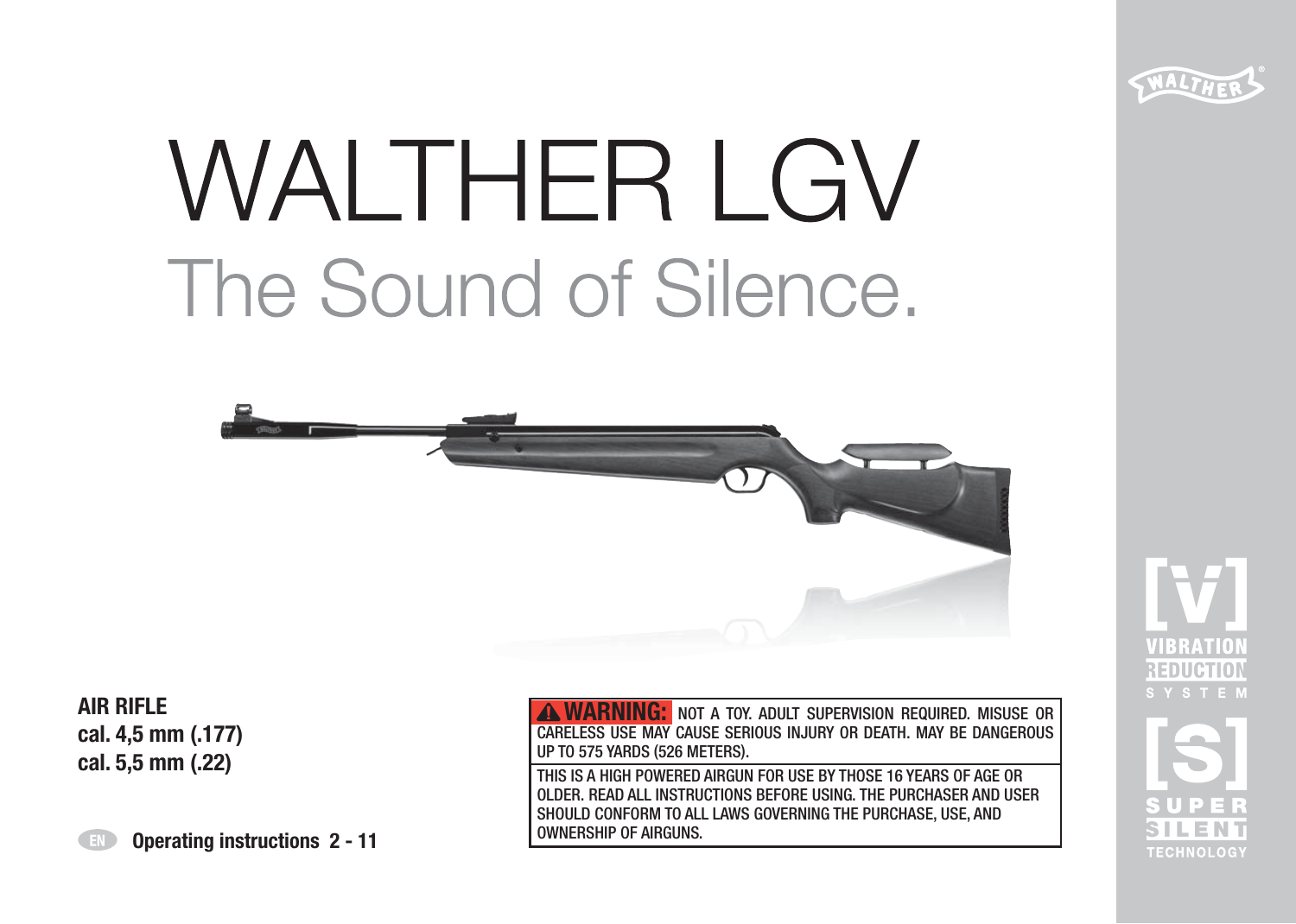

# Best Performance – WALTHER air rifles for sporting and recreation.

**WARNING:** AN AIR RIFLE THAT IS NOT OPERATING PROPERLY MAY BE DANGEROUS. IT SHOULD BE KEPT SAFELY FROM USE BY ANYONE UNTIL REPAIRED OR DESTROYED. DO NOT TRY TO TAKE THE AIRGUN APART. IT IS DIFFICULT TO REASSEMBLE AND WILL VOID THE WARRANTY.

The name Walther is synonymous with the development of innovative air rifles. Competitors throughout the world, including Olympic and international champions, put their trust in the technical perfection of these sporting arms. The same is true for members of gun clubs and recreational shooters. Carl Walther is today a leading manufacturer of air rifles for sporting and recreation.

The success story began in the 1950s and 1960s, when air rifle shooting started to gain wide popularity. The LG51, the first spring-piston rifle developed by Walther, played a major part in this. The Master air rifle LG55 M was used by the gold-medalwinning Swiss team at the 1966 world championships. And in 1964 Walther brought out a rifle with enhanced precision: the Walther LGV.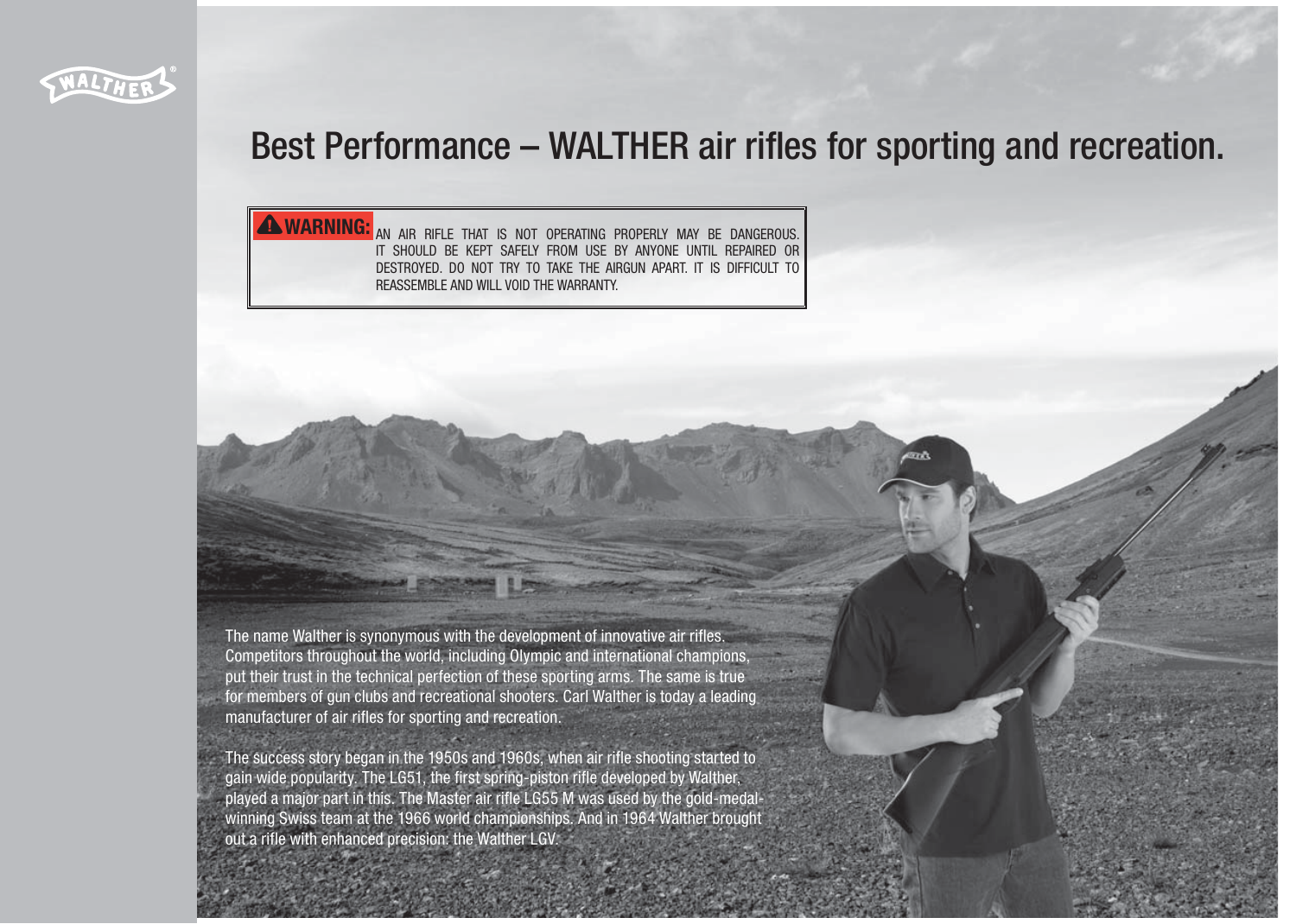# **DESCRIPTION OF PARTS**







**CARE**

Learn how to handle your gun in a safe and proper manner. Remember that according to the basic rules of safety, touching a gun is the same as handling it.

- Always aim in a SAFE DIRECTION. Always keep the muzzle of the airgun pointed in a SAFE DIRECTION.
- Always keep your finger off the trigger and out of the trigger guard until ready to shoot.
- Never point the airgun at anything you do not intend to shoot.
- Never point an airgun at people or pets.
- Always treat the airgun as though it is loaded and with the same respect you would a firearm.
- Never look down the barrel of an airgun.
- Always keep the airgun "ON SAFE" until you are ready to shoot.
- Always check to see if the airgun is "ON SAFE" and unloaded when getting it from another person or from storage.
- Never leave a loaded airgun unattended.
- Use only the proper size and type of projectile as it is marked on the airgun.
- Never reuse ammunition.
- Do not shoot at hard surfaces or at the surface of water. The projectile may bounce off or ricochet and hit someone or something you had not intended to hit.
- Do not shoot at fragile objects such as windows.
- Place the backstop in a location that will be safe should the backstop fail.
- Your backstop should be checked for wear before and after each use. All backstops are subject to wear and will eventually fail. Replace your backstop if the surface is worn or damaged or if a ricochet occurs.
- Do not attempt to disassemble or tamper with your airgun. Unauthorized repairs or modifying the function of your airgun in any way may be unsafe and will void your warranty.
- Before you store or transport your airgun, make sure it is unloaded and is "ON SAFE."
- Always store your airgun in a secure location away from unauthorized users and separate from ammunition.
- Only persons who are thoroughly familiar with the airgun's function and proper use and who are allowed by law should handle the airgun.
- Always were safety shooting glasses when shooting or performing maintenance on airguns.
- Only shoot where permitted by law.

**EN**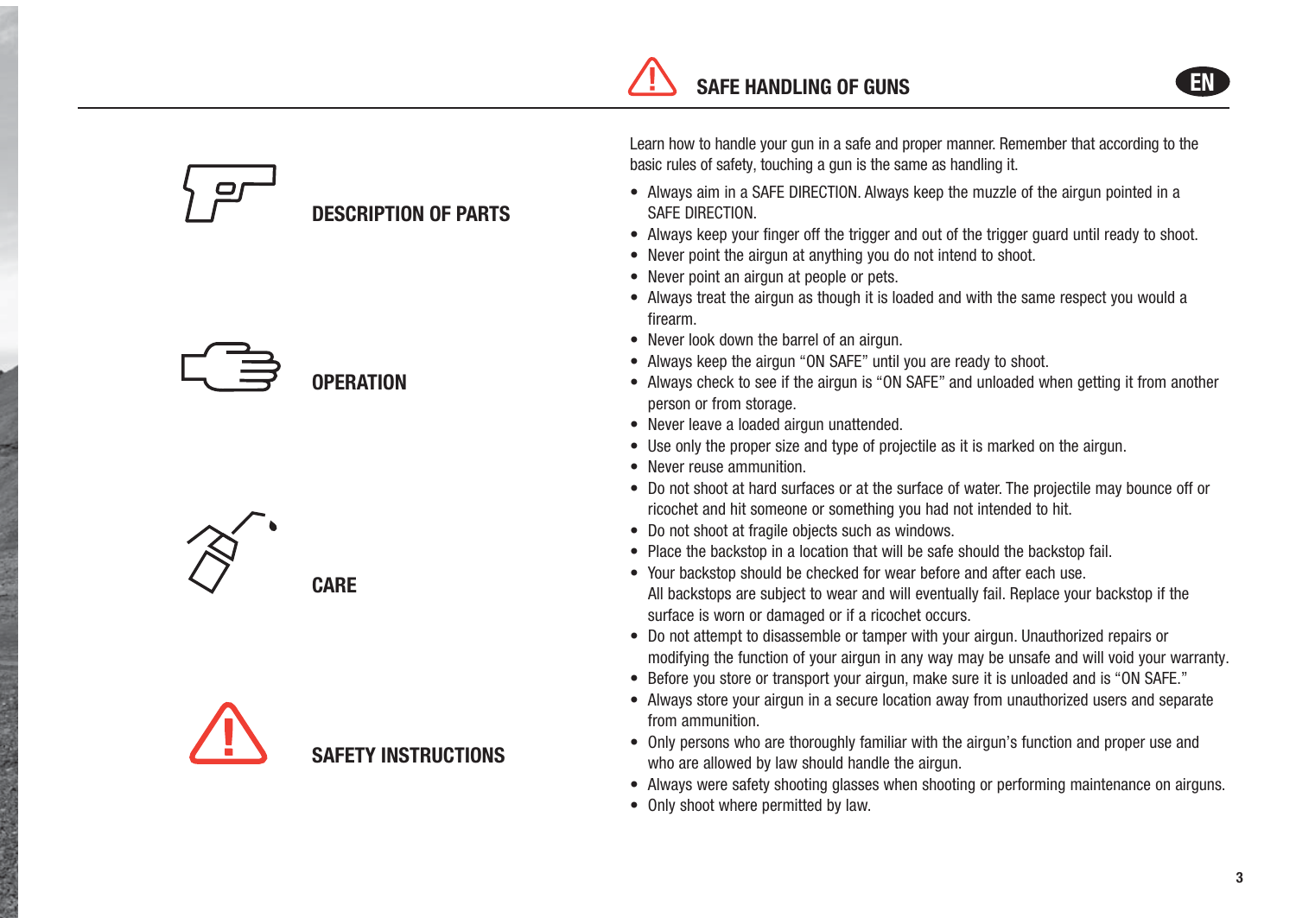

# **CAUTION**

FAILURE TO FOLLOW THE INSTRUCTIONS AND RECOMMENDATIONS IN THIS OWNER'S MANUAL MAY RESULT IN BODILY INJURY INCLUDING FACE, EYE, AND EAR INJURY, BLINDNESS, OR **DEAFNESS** 

**WARNING:** This airgun can cause serious injury or death. Read AND FOLLOW THE INSTRUCTIONS CAREFULLY. DO NOT LOAD A PROJECTILE INTO THE AIRGUN UNTIL YOU ARE READY TO SHOOT. IF YOU DO LOAD A PROJECTILE AND THEN DECIDE NOT TO SHOOT, REMOVE IT EITHER MANUALLY OR BY SHOOTING THE AIRGUN AT A SAFE TARGET. AN UNLOADED, UNCOCKED AIRGUN WHICH IS "ON SAFE" IS SAFEST. ACCIDENTS HAPPEN FAST, PLEASE HANDLE THE AIRGUN SAFELY.

# **REPAIR**

An airgun that does not work right is dangerous. Do-it-yourself repairs are difficult, and incorrect assembly can lead to dangerous malfunctions.

# **CAUTION**

**HAVE YOUR GUN INSPECTED AND REPAIRED ONLY BY AN AUTHORIZED DEALER OR GUNSMITH.**

# **TECHNICAL DATA**

| System               | Air rifle / break-barrel                                       |  |  |  |  |
|----------------------|----------------------------------------------------------------|--|--|--|--|
| Energy source        | Spring-piston                                                  |  |  |  |  |
| Safety               | Automatic                                                      |  |  |  |  |
| Trigger              | adjustable match trigger (first stage travel and trigger pull) |  |  |  |  |
| Number of rounds     | 1 pellet (single shot)                                         |  |  |  |  |
| <b>Barrel length</b> | 15.7 inches (399 mm)                                           |  |  |  |  |
| <b>Total length</b>  | 43.1 inches (1095 mm)                                          |  |  |  |  |
| Total width          | 2.12 inches (54 mm)                                            |  |  |  |  |

| Model            | LGV 1000            |                   |                                                                                                          | Master Ultra      | <b>Competition Ultra</b> |                   |
|------------------|---------------------|-------------------|----------------------------------------------------------------------------------------------------------|-------------------|--------------------------|-------------------|
| Caliber          | 5,5 <sub>mm</sub>   | 4.5 <sub>mm</sub> | 5.5 <sub>mm</sub>                                                                                        | 4.5 <sub>mm</sub> | 5.5 <sub>mm</sub>        | 4.5 <sub>mm</sub> |
| Energy           | 16 J                | 23J               | 16J                                                                                                      | 23J               | 16J                      | 23J               |
| Projectile speed |                     |                   | 700 FPS (213m/s) 1000 FPS (295m/s) 700 FPS (213m/s) 1000 FPS (295m/s) 700 FPS (213m/s) 1000 FPS (295m/s) |                   |                          |                   |
| Weight           | $8.6$ lb $(3.9$ kg) |                   | $9.45$ lb $(4.3$ kg)                                                                                     |                   | 10.1 lb $(6 \text{ kg})$ |                   |
| Stock            | Synthetic stock     |                   | Wooden stock                                                                                             |                   | Wooden stock             |                   |





Your rifle has a trigger safety which automatically engages each time it is cocked. To release the safety, push the lever into the front position as shown in the picture.

**SAFETY**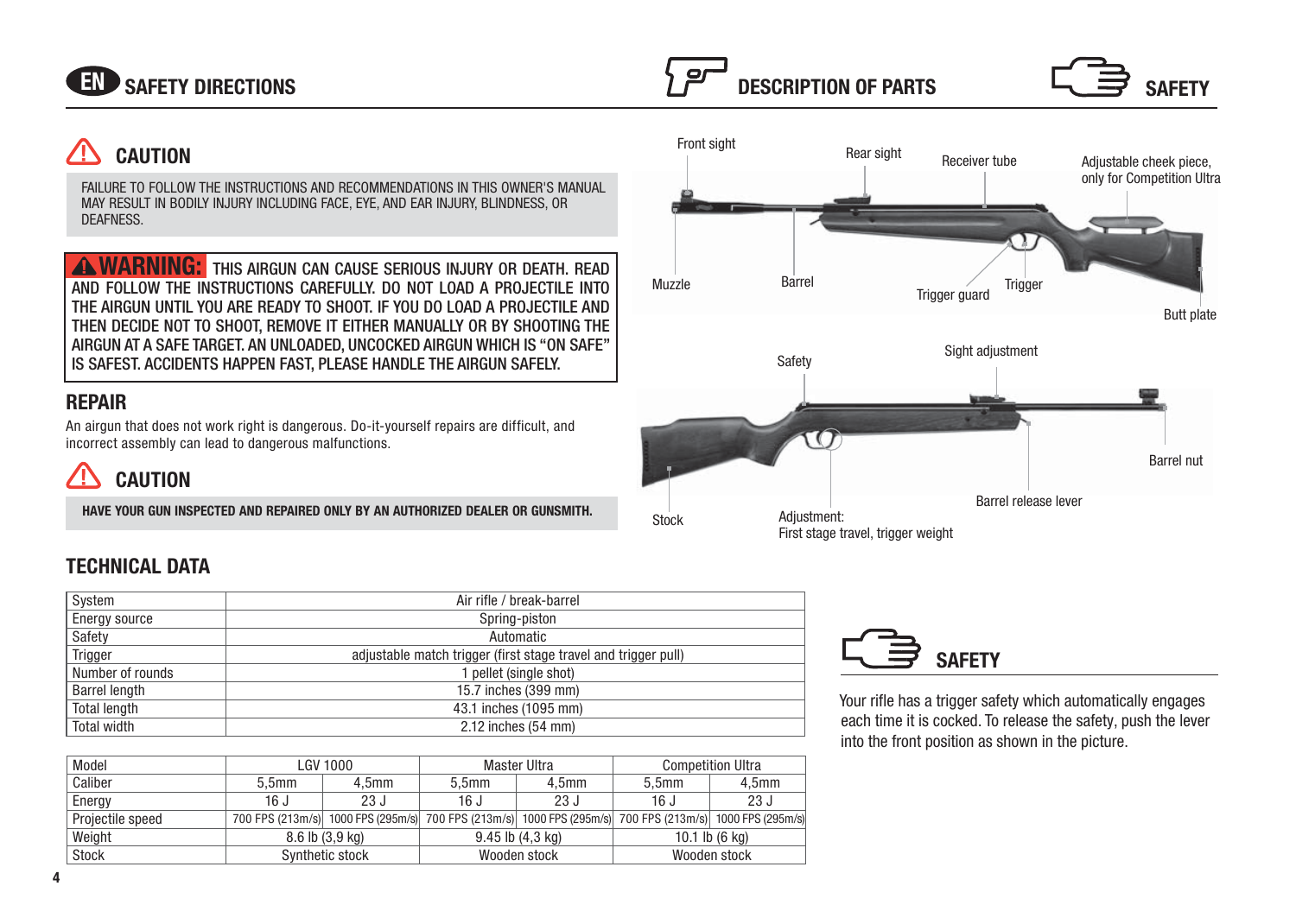







When the rifle comes from the factory, the trigger is preset as shown in Figure A. Adjust only one screw at a time, and test to see the effect on the rifle's operation.



**Adjustment of first stage travel** 

The first stage travel, i.e. the path of the trigger finger piece up to the let-off point, can be individually adjusted.

**Adjustment of trigger weight** 

The trigger weight is continuously adjustable. Turn the screw 2 to the right (clockwise) to increase the trigger weight. Turn the screw to the left (counterclockwise) to reduce the trigger weight, as shown in the pictures.



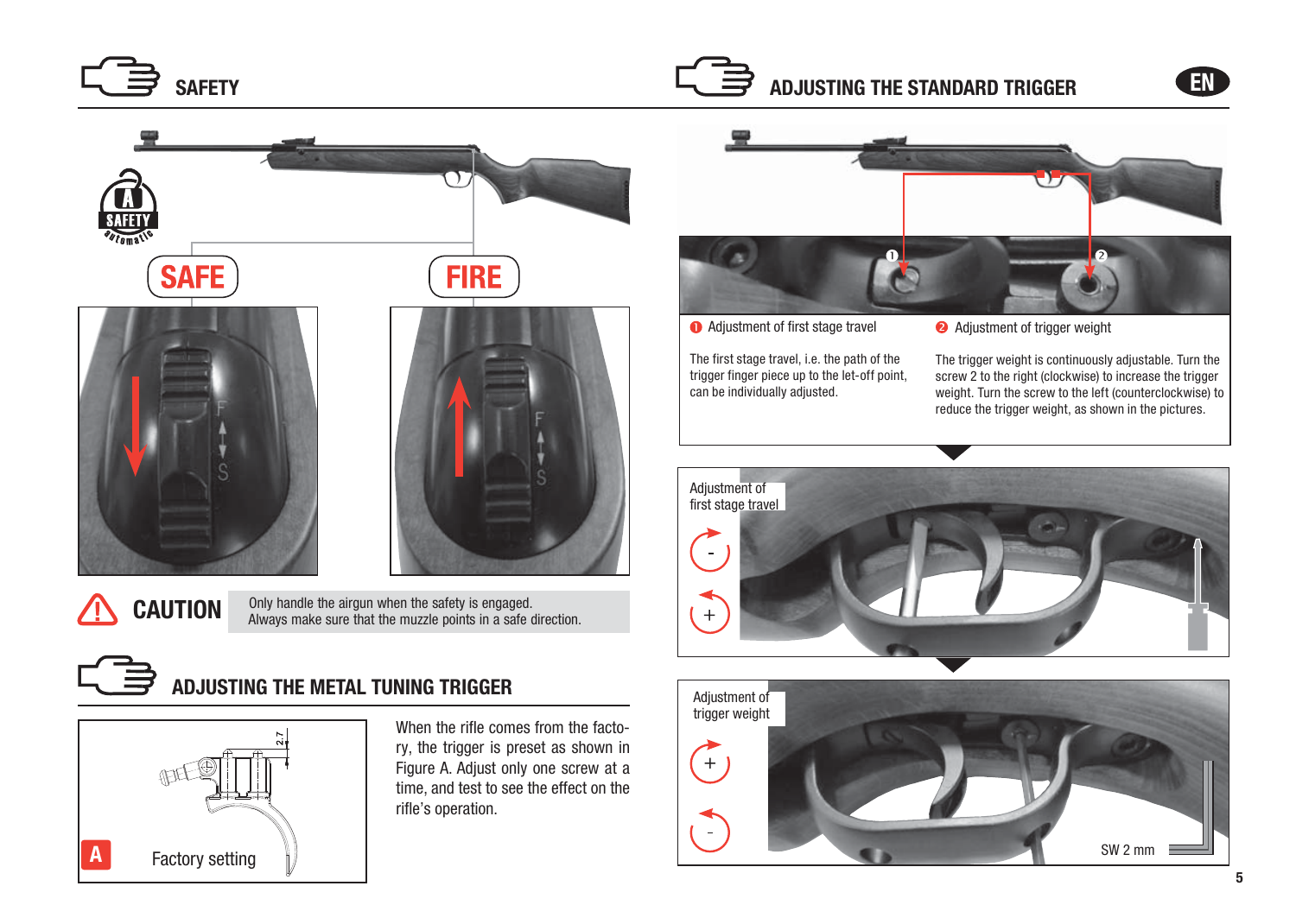

**WARNING:** when cocking the air rifle do not place your hand OVER OR IN FRONT OF THE MUZZLE. NEVER ALLOW THE MUZZLE TO POINT TOWARD YOU OR ANYONE ELSE DURING COCKING. ALWAYS KEEP THE MUZZLE POINTED IN A SAFE DIRECTION.

# **CAUTION**

DO NOT PULL THE TRIGGER WITH THE BARREL OPEN. THIS MAY RESULT IN INJURY, A BENT BARREL, AND/OR CRACKED STOCK AND DOING SO WILL VOID YOUR WARRANTY.

To cock the rifle, press the barrel release lever and push the barrel down until you hear the trigger click into place. Load a pellet into the back of the barrel as shown in the picture. Never use faulty or deformed pellets.





#### ΛN **CAUTION**

USE ONLY .177 CAL. (4,5 MM) OR 22 CAL. (5,5 MM) PELLETS. THE CALIBER FOR THE RIFLE IS LOCATED ON THE RIGHT SIDE OF BARREL BLOCK. DO NOT ATTEMPT TO REUSE PELLETS THAT HAVE BEEN FIRED OR ARE DEFORMED. DO NOT USE BUCK SHOT, DARTS, BALL BEARINGS, OR OTHER FOREIGN OBJECTS BECAUSE THEY CAN CAUSE INJURY TO YOU OR SOMEONE ELSE OR MAY DAMAGE AND/OR JAM THE AIRGUN.

**WARNING:** NEVER CARRY YOUR AIR RIFLE WHILE COCKED AND/OR WHILE LOADED. IT IS BEST TO COCK THE AIR RIFLE ONLY BEFORE SHOOTING. UNDER NO CIRCUMSTANCES SHOULD YOUR AIR RIFLE BE CARRIED COCKED AND LOADED.

Push the barrel back to its original position. The rifle is now ready to fire, with the safety engaged.



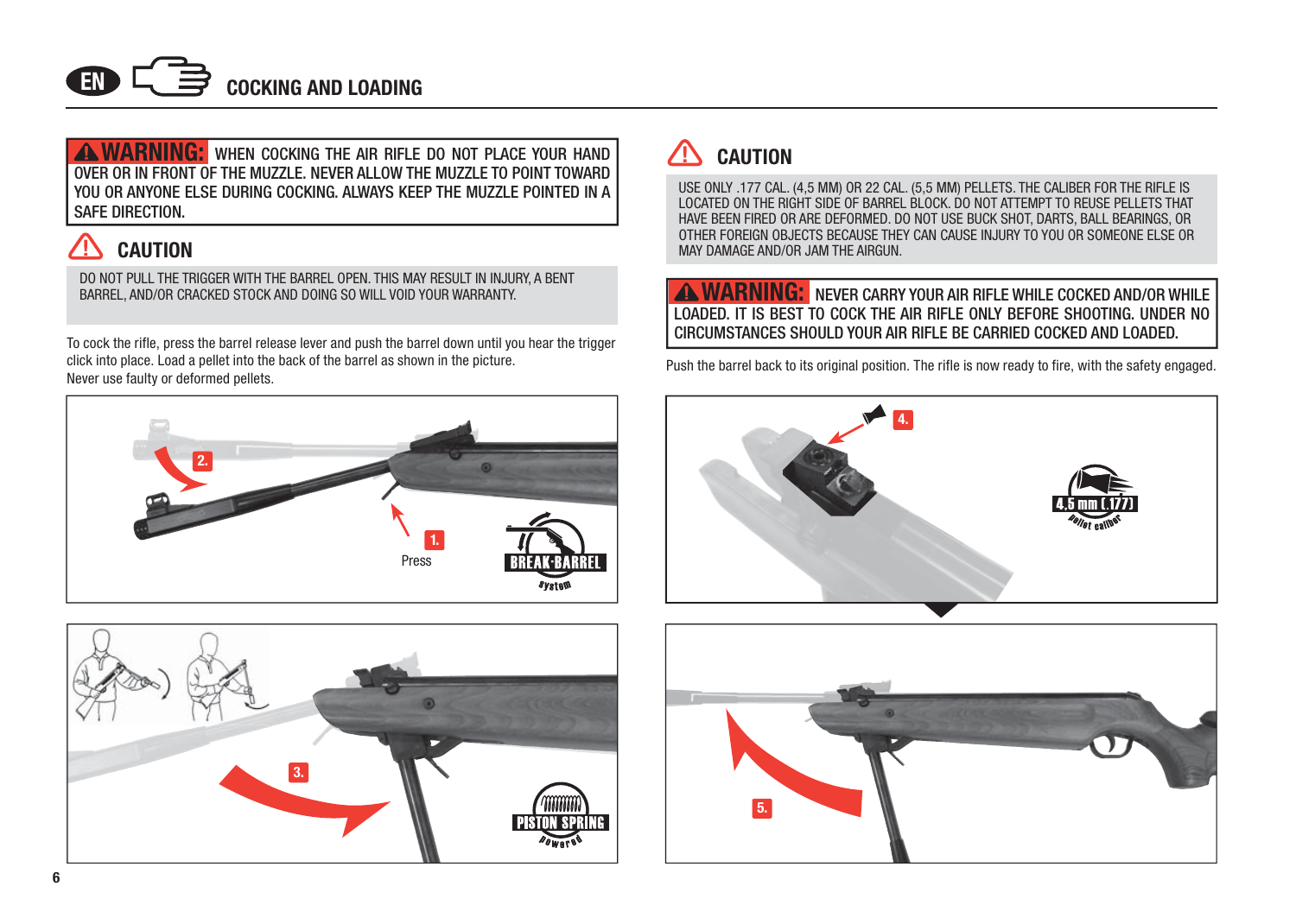

# **ADJUSTING THE SIGHT**

The open rear sight can be adjusted for both windage and elevation, as shown in the pictures.



#### **WINDAGE ADJUSTMENT ELEVATION ADJUSTMENT**

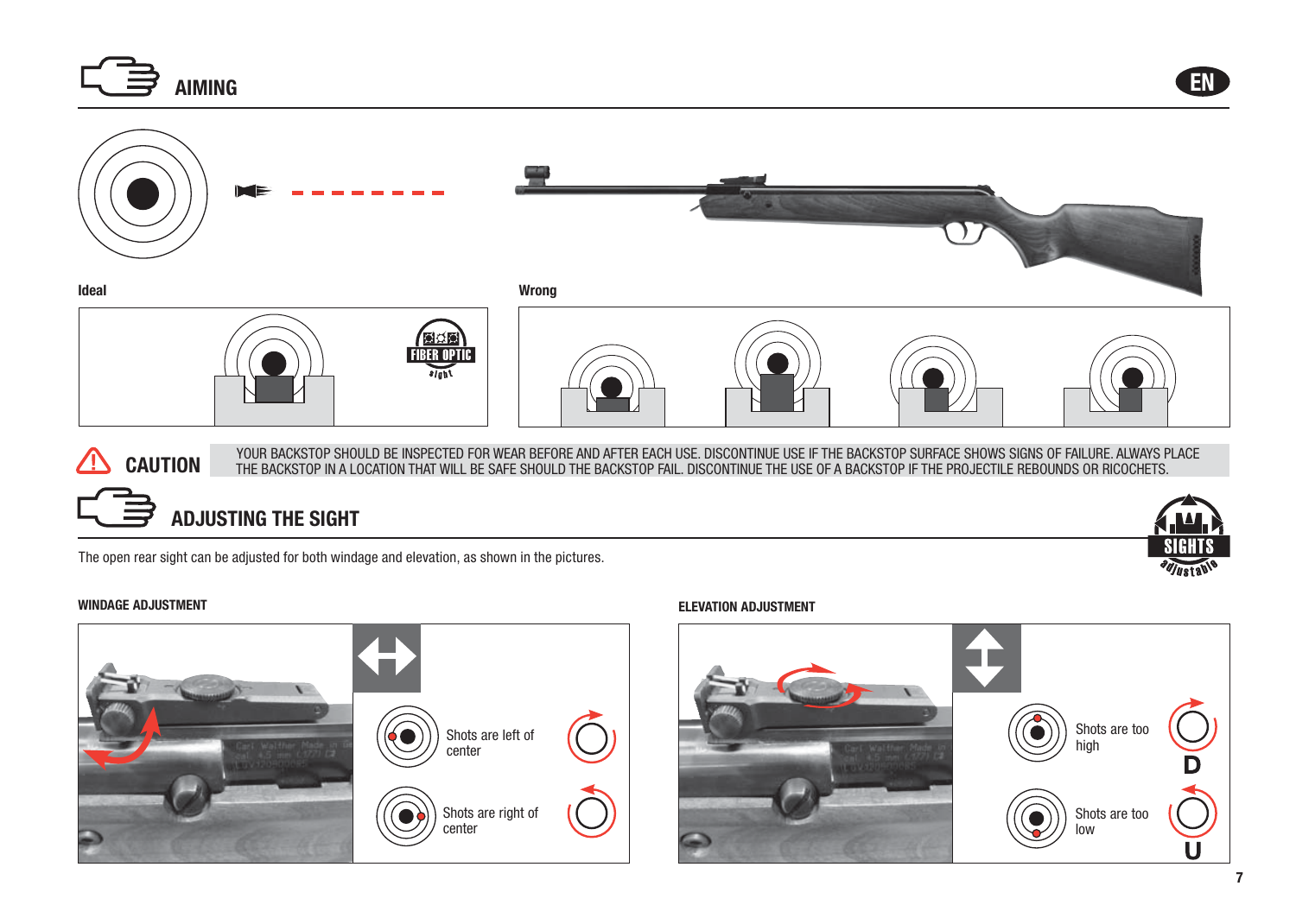

# **CAUTION**

- •Only handle the airgun when the safety is engaged.
- •Always make sure that the muzzle points in a safe direction.
- •This is a high-energy rifle. Only use targets which the projectile cannot penetrate.
- •Do not shoot the rifle when it is not loaded. The full recoil puts a very high strain on it.

**AWARNING:** IF A PELLET DOES NOT FIRE AFTER COMPLETING THE OPERATION STEPS, THE AIRGUN MAY BE JAMMED. AN UNFIRED PROJECTILE IN THE BARREL CAN BE A DANGEROUS SITUATION. KEEP THE AIRGUN POINTED IN A SAFE DIRECTION AND REPEAT ALL OPERATION STEPS EXCEPT STEP 3. IF A PROJECTILE STILL DOES NOT FIRE, DO THE FOLLOWING:

- 1. Put in "ON SAFE" position (see illustration 2).
- 2. Cock the airgun and leave the barrel open with the safety in the "ON SAFE" position.
- 3. Clear barrel by inserting a cleaning rod through the muzzle end.
- 4. Repeat operation steps.





When shooting a spring-piston rifle, do not hold it too firmly. Otherwise your shots will be off target. Different pellets will give different results.

Before shooting, make sure that the target and surroundings are safe.

Then pull the trigger smoothly. Keep your eye on the target for a few seconds after firing. Remember that a change in your firing position will affect the impact point.

# **WARNING:** NEVER ASSUME THAT BECAUSE THE AIRGUN NO LONGER FIRES A PROJECTILE THAT A PROJECTILE IS NOT LODGED IN THE BARREL. ALWAYS TREAT THE AIRGUN AS THOUGH IT IS LOADED AND WITH THE SAME RESPECT YOU WOULD A FIREARM.

Caution! Avoid touching your face and mouth with your hands after handling pellets. Wash your hands thoroughly to remove any lead particles.

#### **Decocking and unloading**

If you decide not to shoot, proceed as follows:

To unload, first decock the rifle. To do so, break open the barrel until it locks the open position. While holding the barrel firmly with one hand, release the safety and pull the trigger.

#### CAUTION: Grasp the barrel firmly!

Then return the barrel to its original position.

To unload the rifle, open the barrel without cocking the spring piston and push the pellet out of the barrel using a cleaning rod.

Never pull the trigger when the rifle is cocked and the barrel is broken open (exception - decocking, see above). The barrel would jump up, bend and possibly cause injuries. The piston would hit the cocking rod, possibly breaking. The stock could also crack or break. **This will void the warranty.**

Never pull the trigger when the barrel is broken open (exception - decocking, see above).



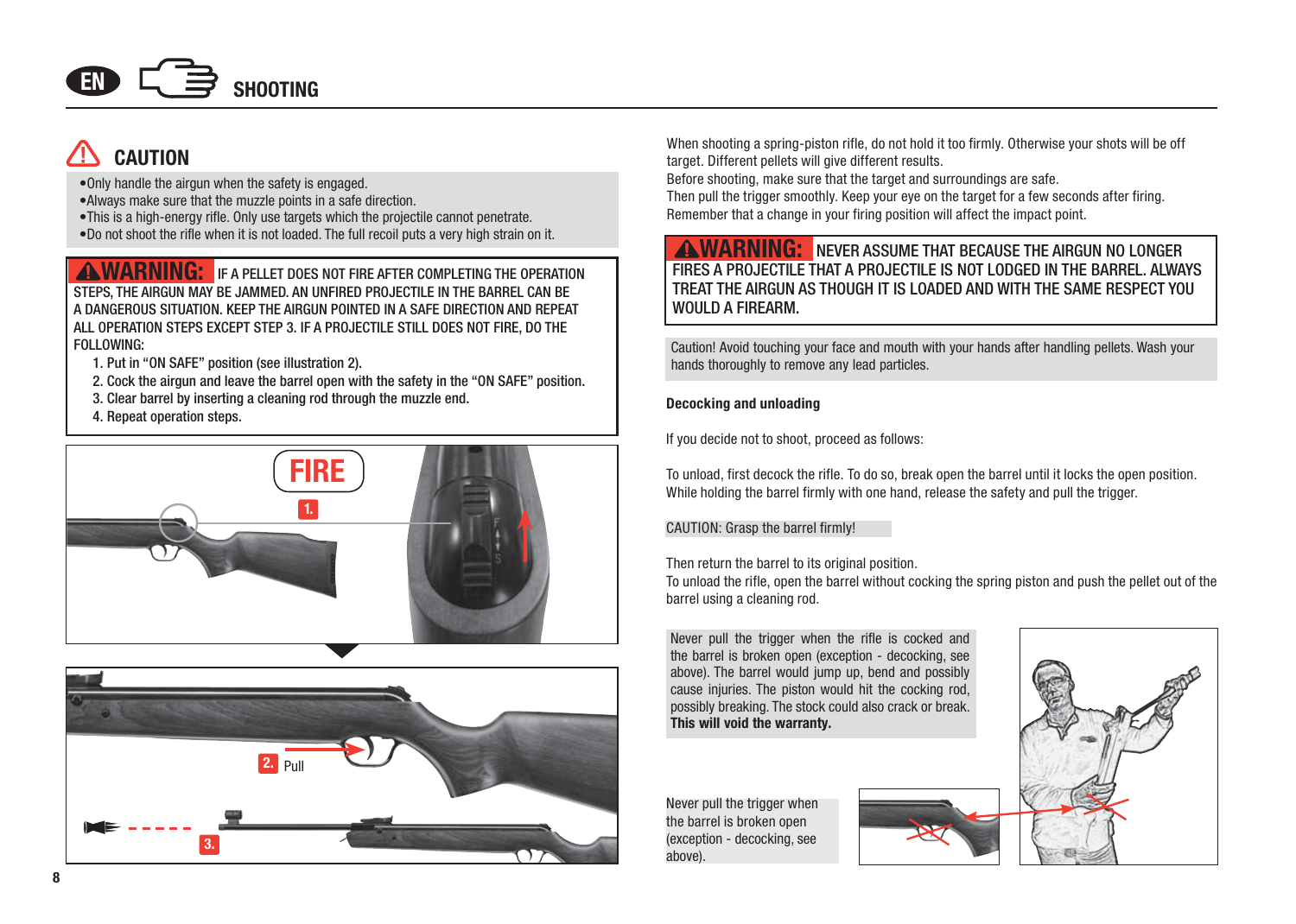



Make sure that your rifle is not cocked and not loaded.

Clean the barrel at regular intervals using materials intended for the purpose. Do not use wire brushes as these can damage the inside of the barrel.

Rub down the exterior metal parts occasionally using a cloth moistened with gun oil. Lightly oil the barrel hinges at regular intervals.

Caution! Do not store your air rifle with the spring piston cocked. This can cause fatigue, impairing the rifle's performance.

Tuning trigger, metal 225 9166



### **Cleaning pellets**



## **Cleaning rod**



| <b>PROBLEMS</b>                           | <b>POSSIBLE CAUSES</b> |                |                  |                                   |                                                                                              |                                                                                                      |  |  |
|-------------------------------------------|------------------------|----------------|------------------|-----------------------------------|----------------------------------------------------------------------------------------------|------------------------------------------------------------------------------------------------------|--|--|
| <b>PROBLEMS</b>                           | Safety is engaged      | Dirt in barrel | Wrong ammunition | Ammunition not<br>properly loaded | piston<br>barrel<br>audibly<br><b>The</b><br>e<br>engage.<br>should<br><b>Break</b><br>again | gger weight<br><b>SCrey</b><br>triggen<br>safety<br>ਕ਼<br>the<br>Release<br>setting<br>and<br>동<br>ē |  |  |
| Poor shooting perfor-<br>mance            |                        |                |                  |                                   |                                                                                              |                                                                                                      |  |  |
| Gun does not shoot                        |                        |                |                  |                                   |                                                                                              |                                                                                                      |  |  |
| Slow projectile                           |                        |                |                  |                                   |                                                                                              |                                                                                                      |  |  |
| Gun cannot be cocked.<br>Does not engage. |                        |                |                  |                                   |                                                                                              |                                                                                                      |  |  |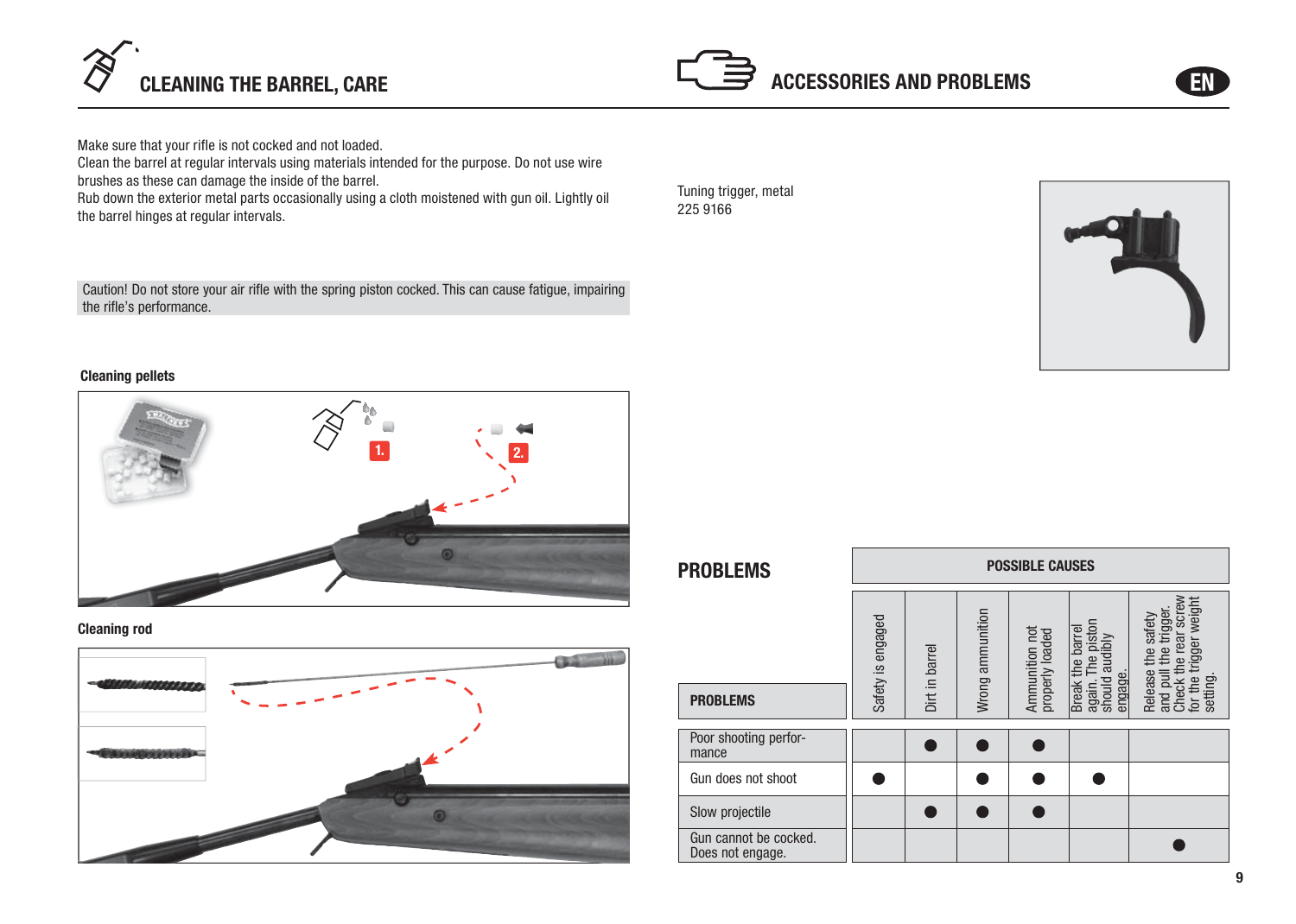





The cheek piece of the Competition-Ultra model has two screws on the right for height adjustment.

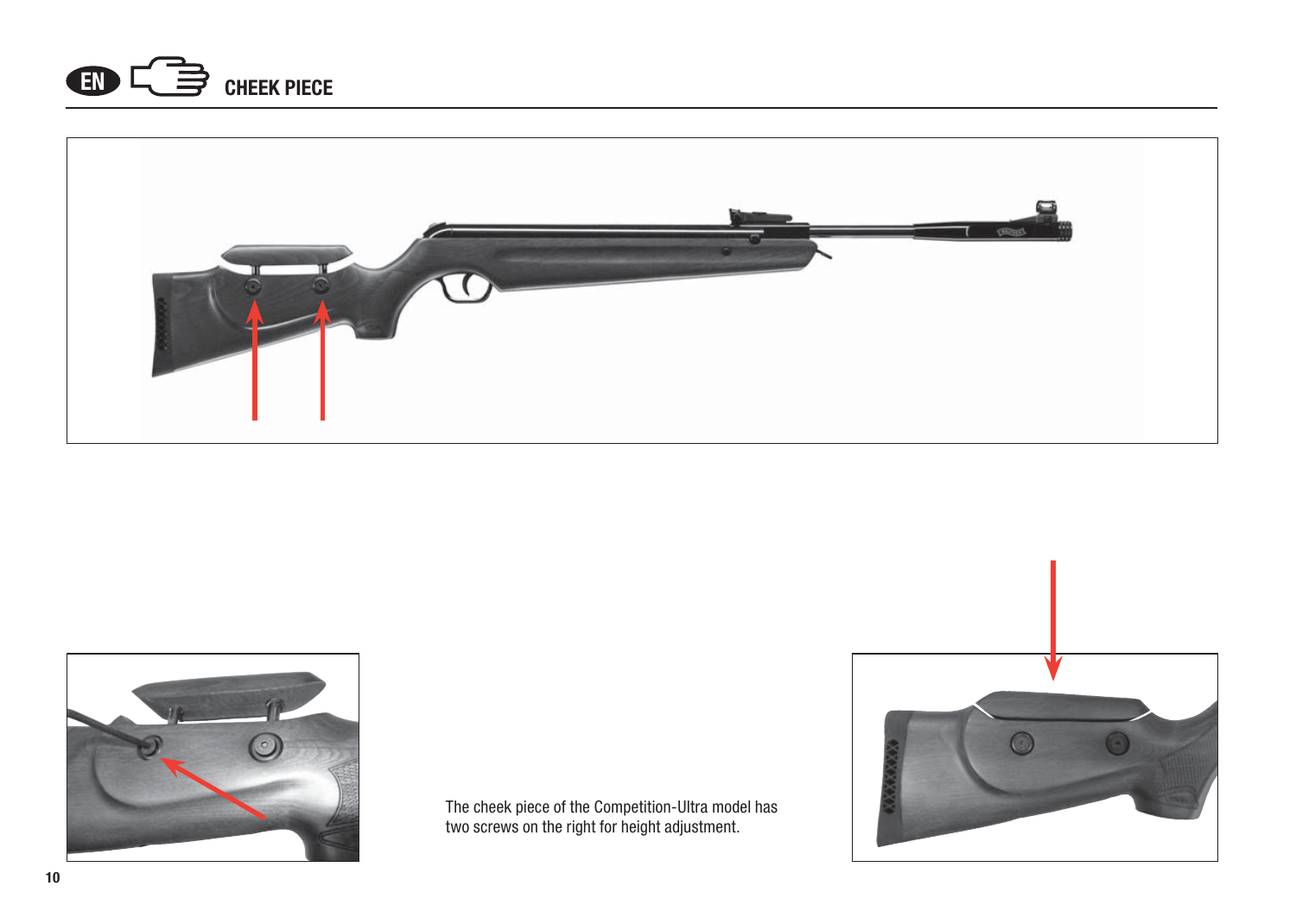



**EN**

### **11. Reviewing Safety**

- Always aim in a SAFE DIRECTION. Always keep the muzzle of the airgun pointed in a SAFE DIRECTION.
- Always keep your finger off the trigger and out of the trigger guard until ready to shoot.
- Never point the airgun at anything you do not intend to shoot.
- Never point an airgun at people or pets.
- Always treat the airgun as though it is loaded and with the same respect you would a firearm.
- Never look down the barrel of an airgun.
- Always keep the airgun "ON SAFE" until you are ready to shoot.
- Always check to see if the airgun is "ON SAFE" and unloaded when getting it from another person or from storage.
- Never leave a loaded airgun unattended.
- Use only the proper size and type of projectile as it is marked on the airgun.
- Never reuse ammunition.
- Do not shoot at hard surfaces or at the surface of water. The projectile may bounce off or ricochet and hit someone or something you had not intended to hit.
- Do not shoot at fragile objects such as windows.
- Place the backstop in a location that will be safe should the backstop fail.
- Your backstop should be checked for wear before and after each use. All backstops are subject to wear and will eventually fail. Replace your backstop if the surface is worn or damaged or if a ricochet occurs.
- Do not attempt to disassemble or tamper with your airgun. Unauthorized repairs or modifying the function of your airgun in any way may be unsafe and will void your warranty.
- Before you store or transport your airgun, make sure it is unloaded and is "ON SAFE."
- Always store your airgun in a secure location away from unauthorized users and separate from ammunition
- Only persons who are thoroughly familiar with the airgun's function and proper use and who are allowed by law should handle the airgun.
- Always were safety shooting glasses when shooting or performing maintenance on airguns.
- Only shoot where permitted by law.



THE COMPONENTS OF THIS AIRGUN WERE ENGINEERED AND MANUFACTURED TO DELIVER OPTIMUM PERFORMANCE. ANY MODIFICATION OR TAMPERING WITH AN AIR PISTOL MAY CAUSE A MALFUNCTION, VOID YOUR WARRANTY AND MAY MAKE IT UNSAFE TO USE. ANY CHANGE IN PERFORMANCE (SUCH AS A LOWERED TRIGGER PULL FORCE AND SHORTENED TRIGGER TRAVEL) INDICATES POSSIBLE MODIFICATION, TAMPERING AND/OR WEAR. SUCH AIR PISTOL SHOULD BE INSPECTED, REPLACED, OR PROPERLY REPAIRED BY ONLY QUALIFIED UMAREX USA PERSONNEL. ANY AIR PISTOL THAT HAS BEEN DROPPED SHOULD BE CHECKED BY QUALIFIED PERSONNEL TO ENSURE THAT ITS FUNCTION HAS NOT BEEN AFFECTED.

# **12. Repair / Service / Warranty**

Do not return defective or damaged product to the dealer. If your airgun needs repair, call Umarex USA (479) 646-4210 and ask for the Service Department or visit www.umarexusa.com. DO NOT ATTEMPT TO DISASSEMBLE IT! Your airgun requires special tools and fixtures to repair it. Any disassembly or modification not performed by Umarex USA will void the warranty.

# **WALTHER® LIMITED LIFETIME WARRANTY**

This warranty covers Walther LGV air rifles (original owner) against any defect in workmanship and materials for the life of the airgun. Any Walther LGV distributed by Umarex USA and covered by this warranty, which is found to have a defect in workmanship or materials, will be replaced or repaired, at the option of Umarex USA, Inc.

Parts that can wear out, such as seals and mainsprings, will be warranted for the registered airgun for 18 months from the original retail purchase date.

Repairs can only be made by our Authorized Service Center. This limited lifetime warranty becomes invalid for any gun, which is handled improperly, modified, or disassembled. Should any defect appear, call Umarex USA service dept, (479) 646-4210, to obtain an RA (Return Authorization) Number. Once you have received an RA Number, package the gun carefully in a solid shipping box and include a money order or check in the amount quoted by Umarex USA to cover the cost of shipping and handling. Write the RA Number boldly on the box and return, prepaid to:

#### Umarex USA, 7700 Chad Colley Blvd., Fort Smith, Arkansas 72916.

The name, address and phone number of the shipper must be included in the package, along with a note explaining the defect found.

Under the warranty, you have our assurance of a lifetime of shooting pleasure with your Walther LGV.

This warranty does not cover guns used for commercial purposes or by institutions or those not distributed by Umarex USA.